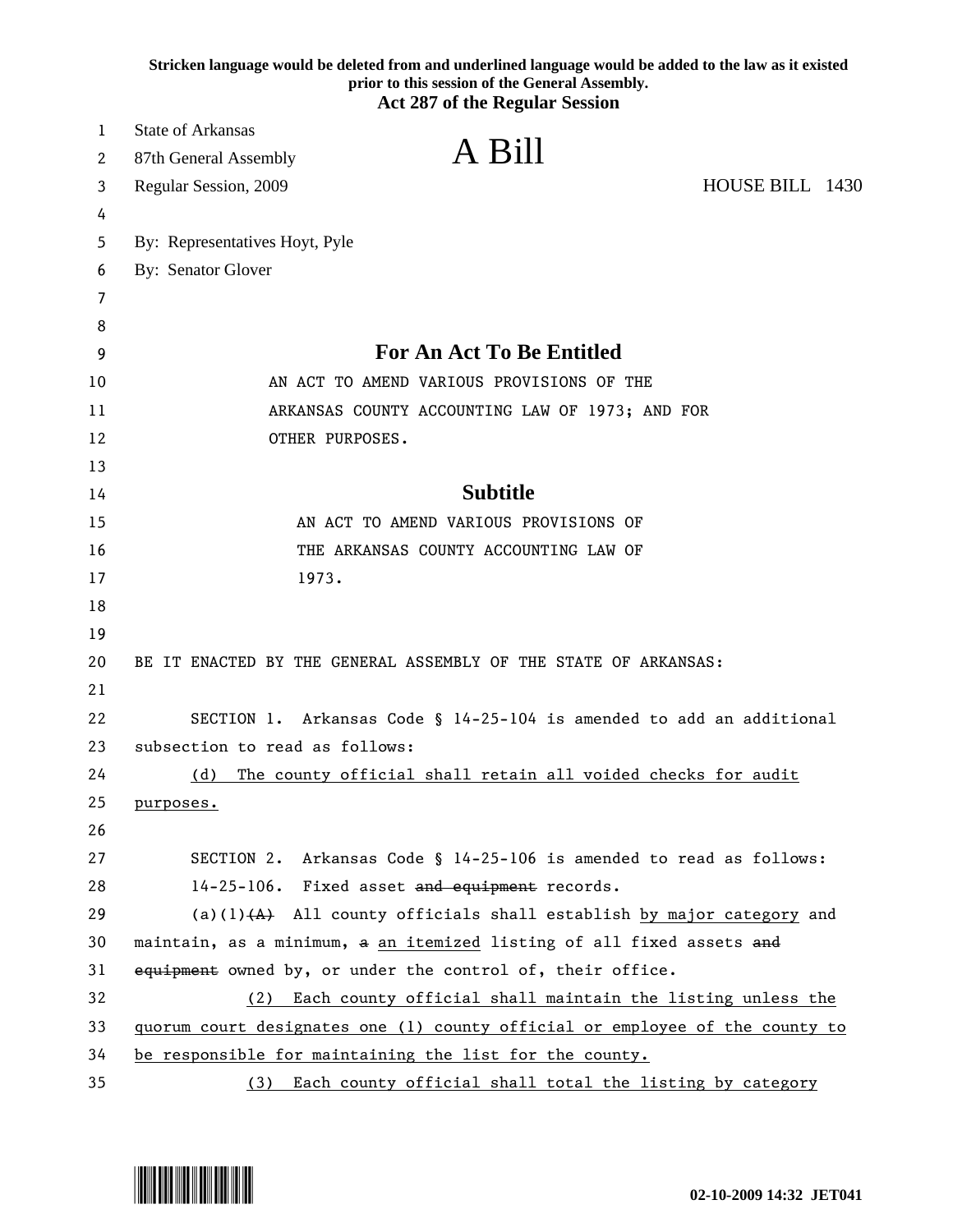| 1  | with a total of all categories. The categories of fixed assets may include   |
|----|------------------------------------------------------------------------------|
| 2  | without limitation:                                                          |
| 3  | Land;<br>(A)                                                                 |
| 4  | Buildings;<br>(B)                                                            |
| 5  | (C)<br>Motor vehicles; and                                                   |
| 6  | (D)<br>Equipment.                                                            |
| 7  | $(B)$ (4) The listing shall contain as a minimum:                            |
| 8  | $\frac{1}{i}(A)$ Property item number, if used by the county;                |
| 9  | (ii)(B) Brief description;                                                   |
| 10 | (iii)(C) Serial number, if available;                                        |
| 11 | $\overline{(+i\cdot)}$ (D) Location of property;                             |
| 12 | $(v)$ (E) Vendor purchased from and the date Date of                         |
| 13 | acquisition; and                                                             |
| 14 | $(v_i)(F)$ Cost of property.                                                 |
| 15 | (2) In lieu of maintaining such a list, the official may                     |
| 16 | maintain an index card system for accounting for fixed assets and equipment. |
| 17 | The index card system must contain the above information for each unit of    |
| 18 | property owned by, or under the control of, the official.                    |
| 19 | (b) Such fixed Fixed asset and equipment records shall constitute a          |
| 20 | part of the general records of the office county and, accordingly, shall be  |
| 21 | made available for utilization by the auditor at the time of audit.          |
| 22 |                                                                              |
| 23 | SECTION 3. Arkansas Code § $14-25-107(a)$ , concerning monthly               |
| 24 | reconciliation of bank accounts, is amended to read as follows:              |
| 25 | All county officials maintaining bank accounts as prescribed in §<br>(a)     |
| 26 | 14-25-102 shall reconcile, on a monthly basis, their cash receipts and cash  |
| 27 | disbursements journal to the amount on deposit in banks the bank balance to  |
| 28 | the book balance.                                                            |
| 29 |                                                                              |
| 30 | Arkansas Code § 14-25-108(a)(2), concerning minimum<br>SECTION 4.            |
| 31 | standards for prenumbered receipts, is amended to add an additional          |
| 32 | subdivision to read as follows:                                              |
| 33 | All copies of voided receipts shall be retained for audit<br>(D)             |
| 34 | purposes.                                                                    |
| 35 |                                                                              |
| 36 | SECTION 5. Arkansas Code § 14-25-109 is amended to read as follows:          |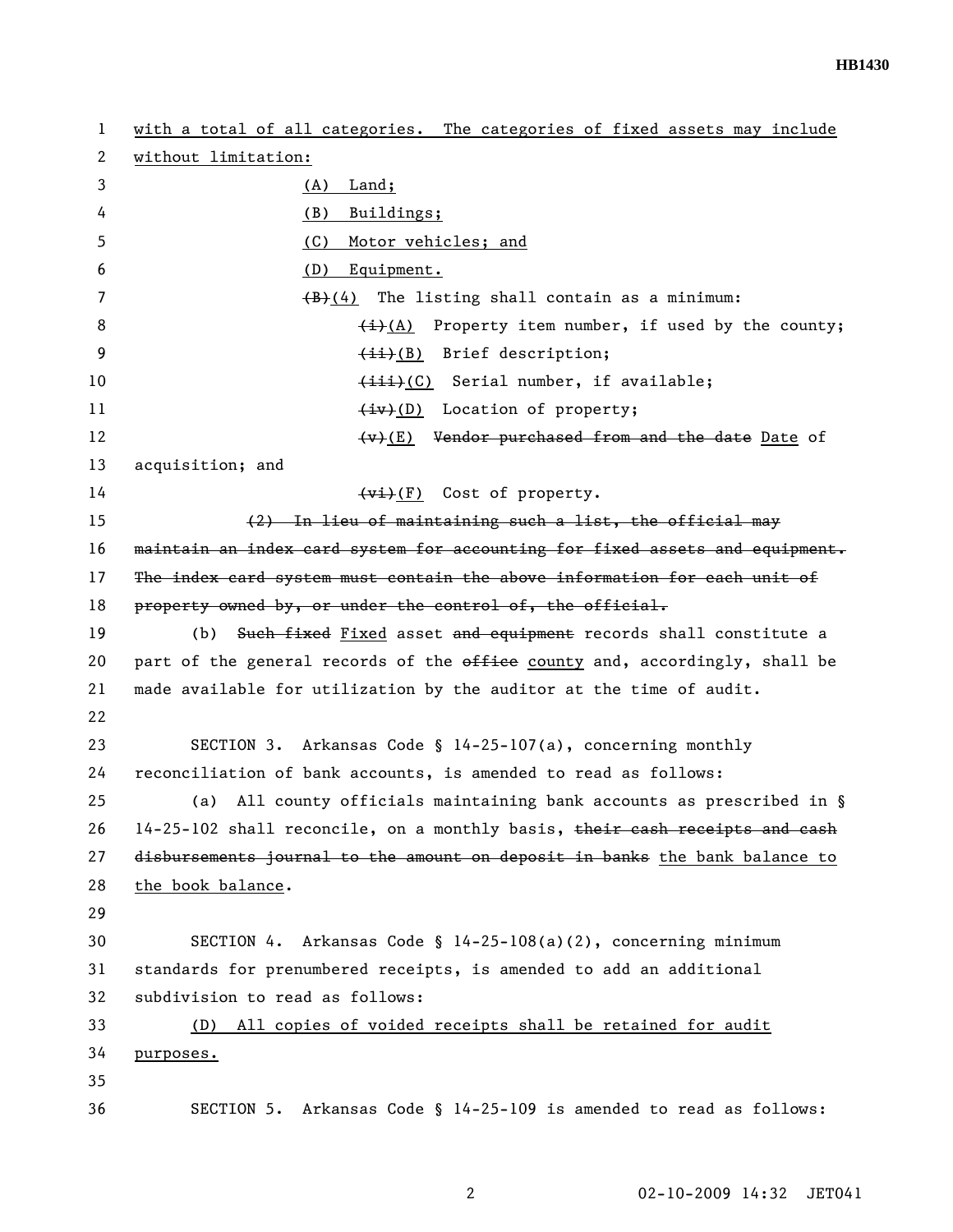1 14-25-109. County clerk.

2 (a)(1) The county clerk shall maintain all bank accounts and records 3 of accounts as prescribed by law in reference to the duties of his or her 4 office. In addition, the clerk shall maintain separate records and separate 5 bank accounts for fee accounts and for accounts pertaining to the court.

6 (2) The bank accounts shall be maintained as prescribed in § 14- 7 25-102, and the provisions of §§ 14-25-103, 14-25-104, 14-25-107, and 14-25- 8 108(a) shall apply to the accounts.

9 (b)(1) Checks written shall be recorded in a check cash disbursement 10 record journal which shall consist of columnar paper providing columns for 11 the appropriate classification of the expense that indicates the date, payee, 12 check number, and amount of each check written.

13 (2) The number of columns and appropriate columnar headings 14 shall be optional with the clerk, if sufficient classification of 15 expenditures will be maintained. The cash disbursement journal shall also 16 contain the classification of the disbursement.

17 (c)(1) Receipts shall be recorded in a cash receipts journal which 18 shall consist of columnar paper and shall provide for: that indicates: 19 (1) (A) The date Date of receipt;

20 (2) (B) Identification of payor;

21  $(3)$  (C) Receipt number;

22 (4) (D) Total amount received; and

23 (5) Additional columns for classification (E) Classification of 24 receipts as either trust, ageney, or other.

25 (2) If using mechanical receipting devices such as cash 26 registers, the cash receipts journal shall indicate the: 27 (A) Date of collections; 28 (B) Tape number, if applicable; 29 (C) Total amount collected; and 30 (D) Classification of collections. 31 (d)(1) The cash disbursement journal and the cash receipts journal

32 shall be totaled monthly and on a year-to-date basis.

33 (2) The cash disbursement journal shall be reconciled

34 monthly to total bank disbursements as indicated on the monthly bank

35 statements.

36 (3) The cash receipts journal shall be reconciled monthly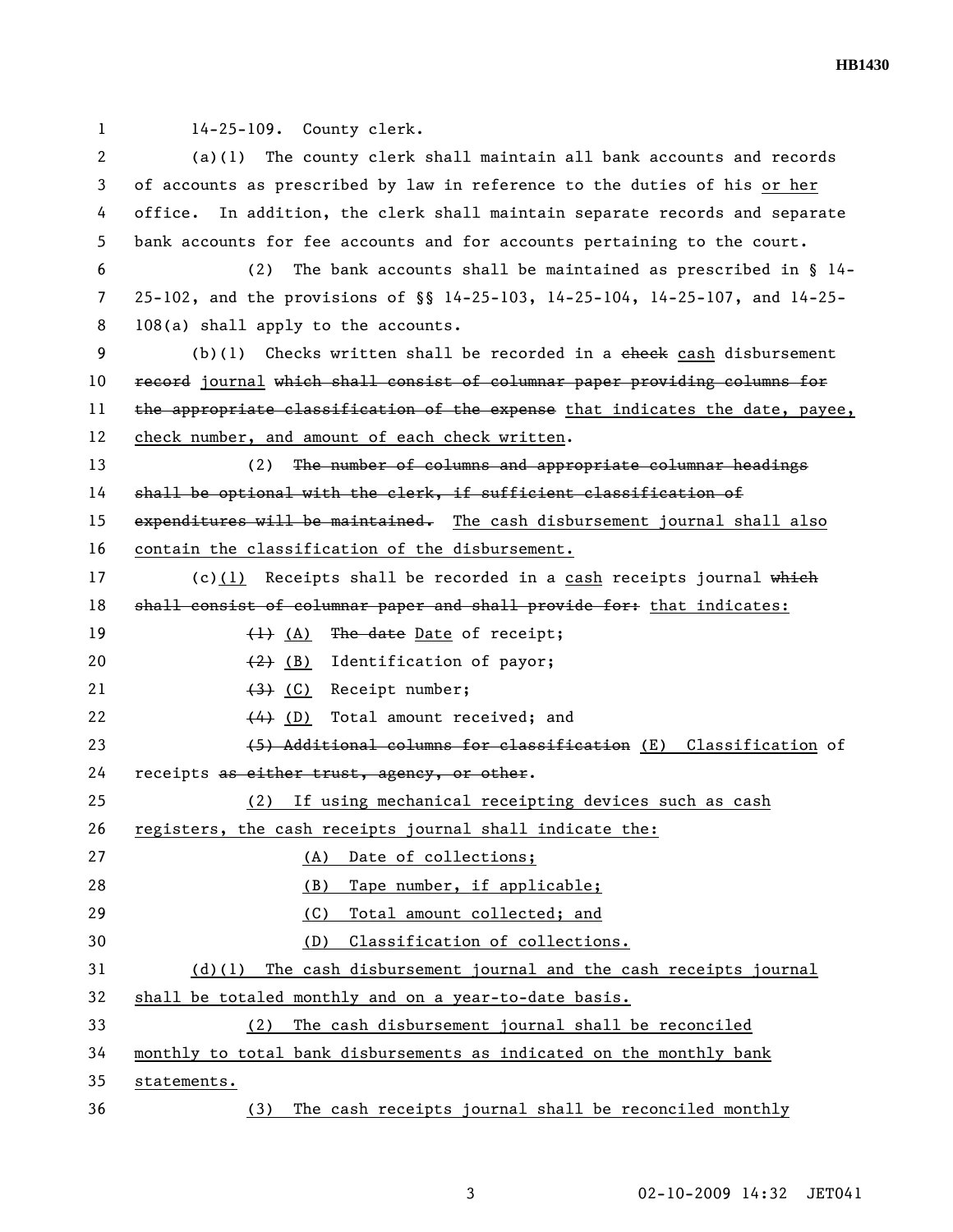1 to total bank deposits as shown on the monthly bank statement. 2  $\left(4\right)(1)$  For each trust and agency account, the clerk shall establish 3 a record showing the beginning balance, receipts, disbursements, and ending 4 balance. 5 (2) All transactions affecting trust accounts shall be posted on 6 the appropriate individual trust record, in addition to being posted on the 7 check cash disbursement record journal, or cash receipts records journal as 8 prescribed above in this section. 9 (3)(A) Monthly, the clerk shall reconcile these individual 10 detail trust and agency records to the bank balance of trust account. 11 (B) Copies of such reconciliations shall be maintained and 12 made a part of the records of the office. 13 (f)(1)(A) The county clerk shall establish and maintain, as a 14 minimum, a listing of all bonded debt and short-term obligations of the 15 county as authorized by §§ 14-72-101 through 14-72-102; §§ 14-72-201 through 16 14-72-205; §§ 14-72-301 through 14-72-307; and the Local Government Short-17 Term Financing Obligations Act of 2001, § 14-78-101 et seq. 18 (B) The listing shall contain as a minimum: 19 (i) A brief description of the obligation; 20 (ii) The date of issuance; 21 (iii) The date of final maturity; 22 (iv) The rate of interest; 23 (v) The total amount authorized and issued; 24 (vi) The total amount retired to date; 25 (vii) The balance at the beginning of each 26 calendar year; 27 (viii) The amount authorized and issued during 28 each calendar year; 29 (ix) The amount retired during each calendar 30 year; and 31 (x) The balance at the end of each calendar 32 year. 33 (2) The bonded debt and short-term obligation records 34 constitute a part of the general records of the county clerk's office and 35 shall be made available for utilization by the auditor at the time of audit. 36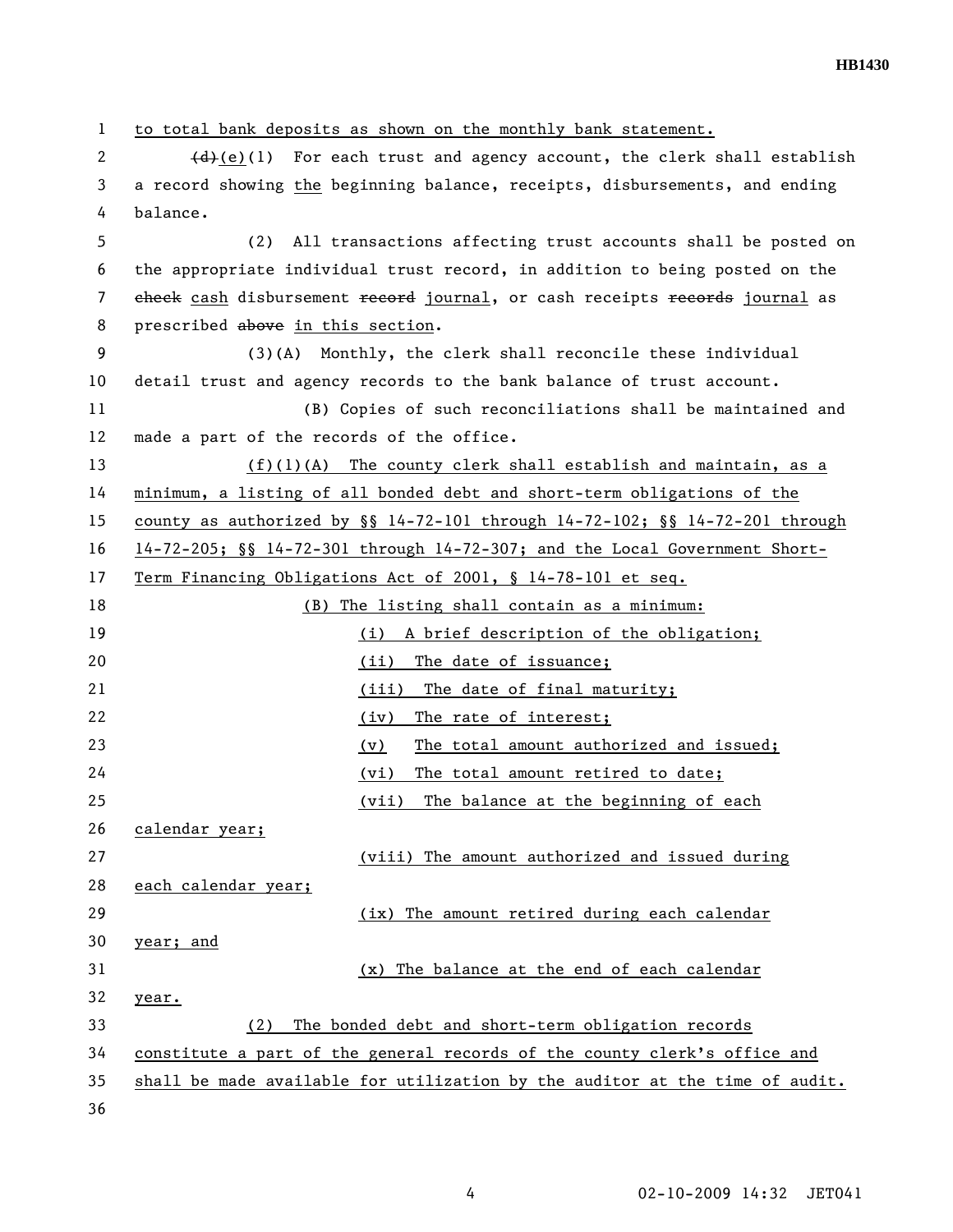| 1  | SECTION 6. Arkansas Code §§ 14-25-110 and 14-25-111 are repealed.             |
|----|-------------------------------------------------------------------------------|
| 2  | 14-25-110. Fee-basis sheriffs.                                                |
| 3  | (a) Minimum Requirements. County sheriffs in fee system counties, in          |
| 4  | addition to following the procedures and requirements of $\S$ 14-25-101 - 14- |
| 5  | 25-108, shall maintain as a minimum a cash receipts journal and cash          |
| 6  | disbursements journal in the form as set forth in subsections (b) and (c) of  |
| 7  | this section.                                                                 |
| 8  | (b) Cash Receipts Journal. The eash receipts journal shall be a book          |
| 9  | of columnar paper, which may be of either the sewed binding or of the post    |
| 10 | binder type and shall provide sufficient columns for the recording of the     |
| 11 | following information:                                                        |
| 12 | $\left\langle \downarrow \right\rangle$ Date;                                 |
| 13 | $(2)$ Payor;                                                                  |
| 14 | $(3)$ Receipt number;                                                         |
| 15 | $(4)$ Total cash receipt;                                                     |
| 16 | (5) Indication of court of jurisdiction, if applicable;                       |
| 17 | For Classification of Revenues Collected for Other Agencies:                  |
| 18 | $(6)$ Fines;                                                                  |
| 19 | (7) Prosecuting attorney fees;                                                |
| 20 | (8) Arkansas State Police;                                                    |
| 21 | $(9)$ Law Library;                                                            |
| 22 | (10) Justice Building;                                                        |
| 23 | (11) Municipal court fee;                                                     |
| 24 | (12) Arkansas Transportation Commission fines;                                |
| 25 | (13) Jury and stenographer fees;                                              |
| 26 | (14) Breathalizer test;                                                       |
| 27 | (15) Other miscellaneous revenues;                                            |
| 28 | (16) Overweight fines;                                                        |
| 29 | For Classification of Fines and Commissions Earned:                           |
| 30 | (17) Commission of fines;                                                     |
| 31 | (18) Commission on overweight penalties;                                      |
| 32 | (19) Jail fees, prisoner feed;                                                |
| 33 | (20) Service, separated by court;                                             |
| 34 | (21) Mileage, separated by court;                                             |
| 35 | (22) Out-of-state mileage earned;                                             |
| 36 | (23) State institutional mileage earned;                                      |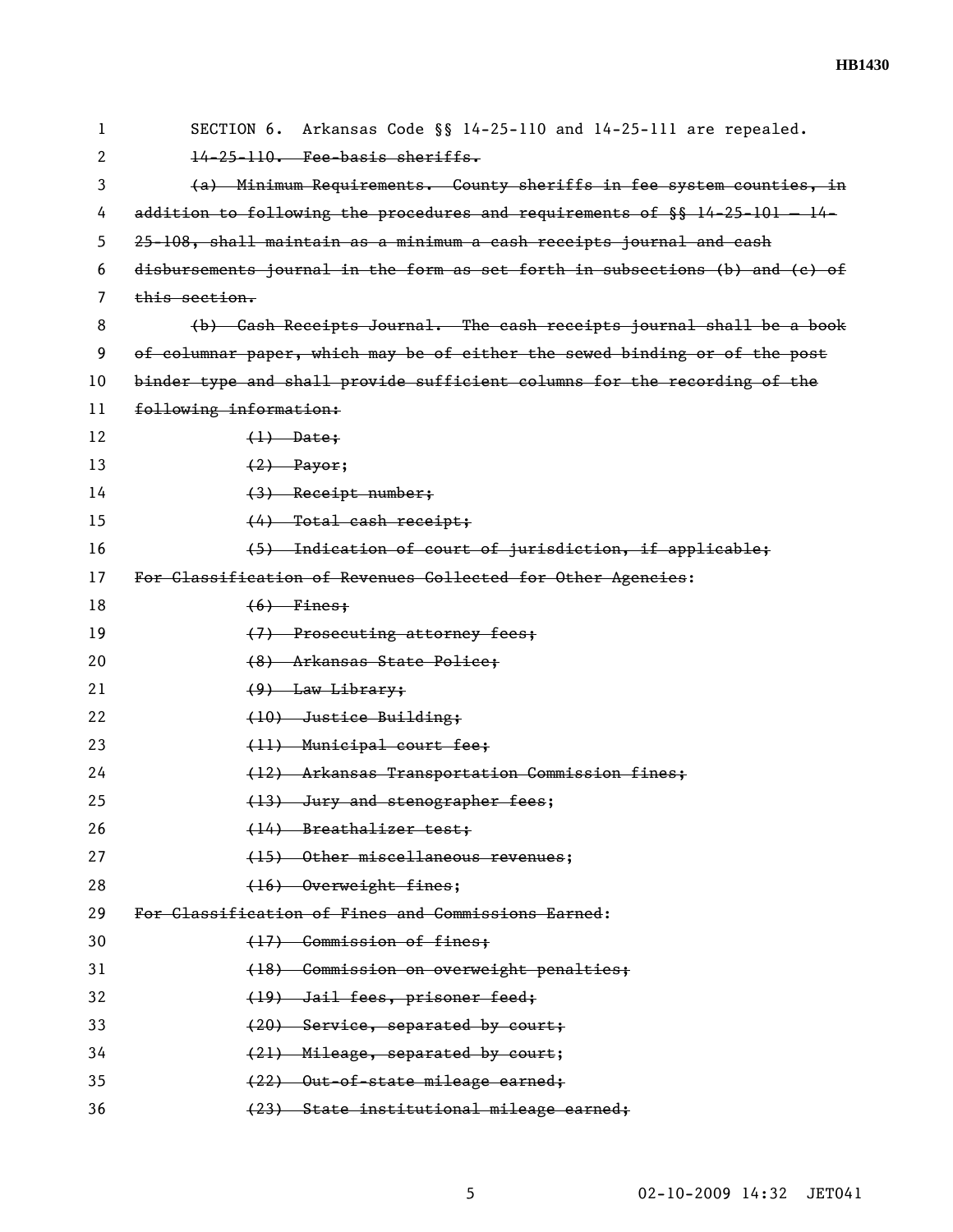| 1  | (24) Land sale fees;                                                           |
|----|--------------------------------------------------------------------------------|
| 2  | (25) Car expenses allowed by quorum court and state acts;                      |
| 3  | (26) Court attendance fees.                                                    |
| 4  | (c) Cash Disbursements Journal. The cash disbursements journal shall           |
| 5  | be a book of columnar paper, which may be of either the sewed binding or of    |
| 6  | the post binder type and shall provide sufficient columns for the recording    |
| 7  | of the following information:                                                  |
| 8  | $(1)$ Date:                                                                    |
| 9  | $(2)$ Payee;                                                                   |
| 10 | $(3)$ Check number;                                                            |
| 11 | (4) Total amount of check;                                                     |
| 12 | (5) Indication of court of jurisdiction, if applicable;                        |
| 13 | For the Recording and Classification of Fees Paid to Other Agencies:           |
| 14 | $(6)$ Paid to counties;                                                        |
| 15 | $(7)$ Paid to cities;                                                          |
| 16 | $(8)$ Paid to other:                                                           |
| 17 | (9) Identify other fees paid;                                                  |
| 18 | For the Recording and Classification of Operating Expenses:                    |
| 19 | (10) Salaries or extra help;                                                   |
| 20 | (11) Special deputies;                                                         |
| 21 | (12) Private car mileage;                                                      |
| 22 | (13) Automobile depreciation allowed by quorum court;                          |
| 23 | (14) Jail allowances;                                                          |
| 24 | $(15)$ Out-of-state travel;                                                    |
| 25 | (16) State institutional travel:                                               |
| 26 | (17) Other expenses;                                                           |
| 27 | (18) Explanation of other expenses.                                            |
| 28 | (d) Books and Records. The sheriff shall be required to maintain such          |
| 29 | books and records as prescribed by this chapter and shall keep all books and   |
| 30 | records posted on a current basis, making an entry into the receipt journal    |
| 31 | for all items of cash receipts and an entry into the disbursements journal     |
| 32 | for each disbursement made.                                                    |
| 33 |                                                                                |
| 34 | 14-25-111. Fee-basis collectors.                                               |
| 35 | (a) County collectors in fee system counties, in addition to following         |
| 36 | the procedures and requirements of $\S$ 14-25-101 - 14-25-108, shall establish |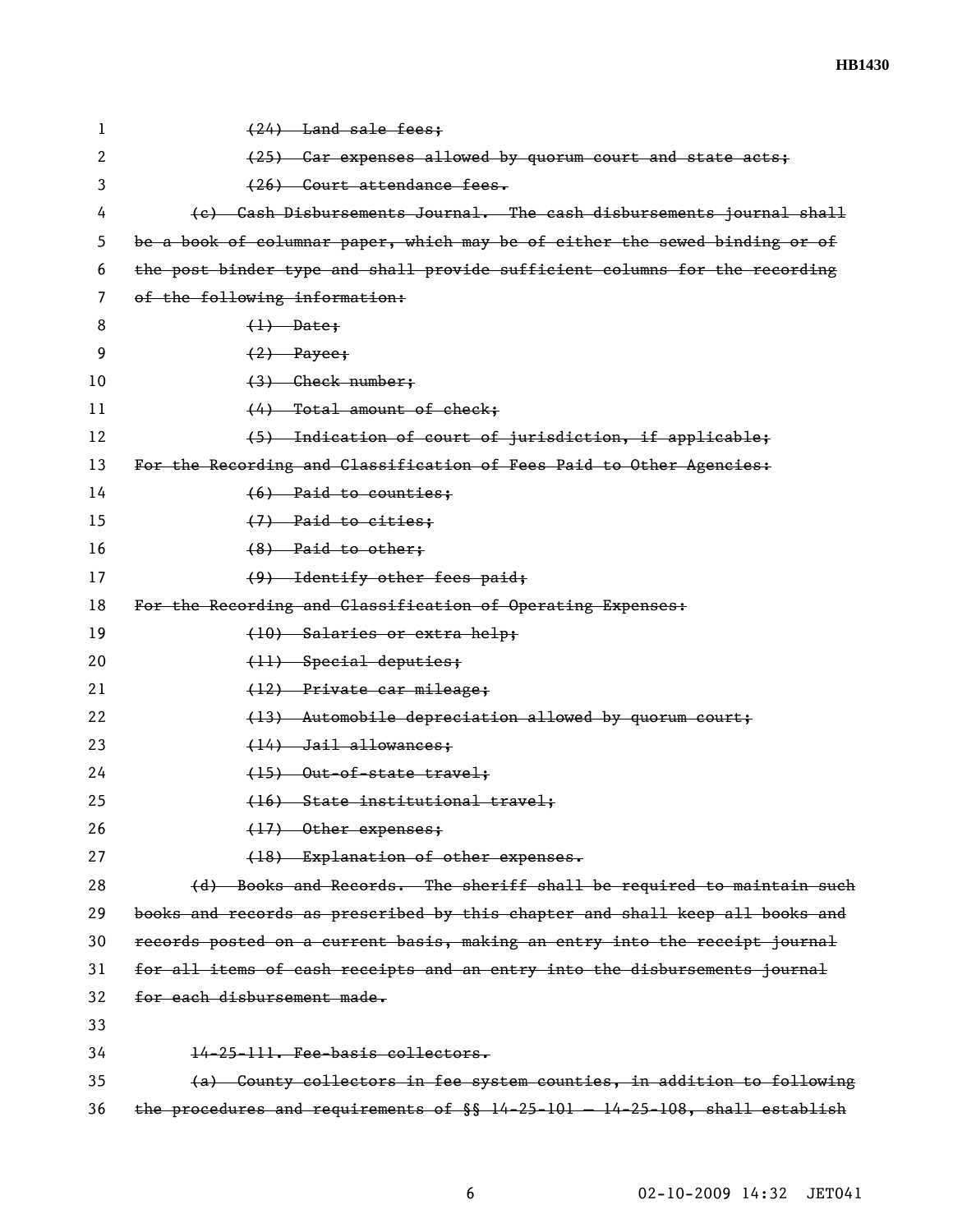| 1  | and maintain a system of bookkeeping which will meet the minimum requirements |
|----|-------------------------------------------------------------------------------|
| 2  | set forth in this section.                                                    |
| 3  | (b) For the collectors' tax records and receipts, the collectors shall        |
| 4  | maintain a separate bank account and a separate cash receipts and             |
| 5  | disbursements journal. The cash receipts and disbursements journal shall      |
| 6  | consist of a book of columnar paper, which may be of either the sewed binding |
| 7  | type or the post binder type. In any event, the book shall provide adequate   |
| 8  | columns for the recording of the following information:                       |
| 9  | Gash Receipts and Disbursements Journal Detail - Tax Records.                 |
| 10 | Set up columns in the journal as follows:                                     |
| 11 | $(1)$ Date;                                                                   |
| 12 | (2) Explanation, inclusive receipt numbers collected or payee's               |
| 13 | $name +$                                                                      |
| 14 | $(3)$ Check number;                                                           |
| 15 | $(4)$ & $(5)$ Cash receipts - In & out;                                       |
| 16 | $(6)$ & $(7)$ Bank account – In & out;                                        |
| 17 | Revenue Section:                                                              |
| 18 | $(8)$ Taxes collected;                                                        |
| 19 | $(9)$ Penalties collected;                                                    |
| 20 | (10) Costs collected;                                                         |
| 21 | Disbursement Section:                                                         |
| 22 | $(11)$ Paid to county;                                                        |
| 23 | $(12)$ Paid to cities;                                                        |
| 24 | (13) Collectors' commissions paid;                                            |
| 25 | (14) Delinquent personal fees paid.                                           |
| 26 | (e) For the collectors' commission accounts, the collectors shall             |
| 27 | maintain a separate bank account and a separate cash receipts and             |
| 28 | disbursements journal. The eash receipts and disbursements journal shall      |
| 29 | consist of a book of columnar paper, which may be of either the sewed binding |
| 30 | type or the post binder type. In any event, the book shall provide adequate   |
| 31 | columns for the recording of the following information:                       |
| 32 | Gash Receipts and Disbursements Journal Detail - Commission Account.          |
| 33 | Set up columns in the journal as follows:                                     |
| 34 | $(1)$ Date;                                                                   |
| 35 | (2) Explanation - Name of payee;                                              |
| 36 | $(3)$ Check number;                                                           |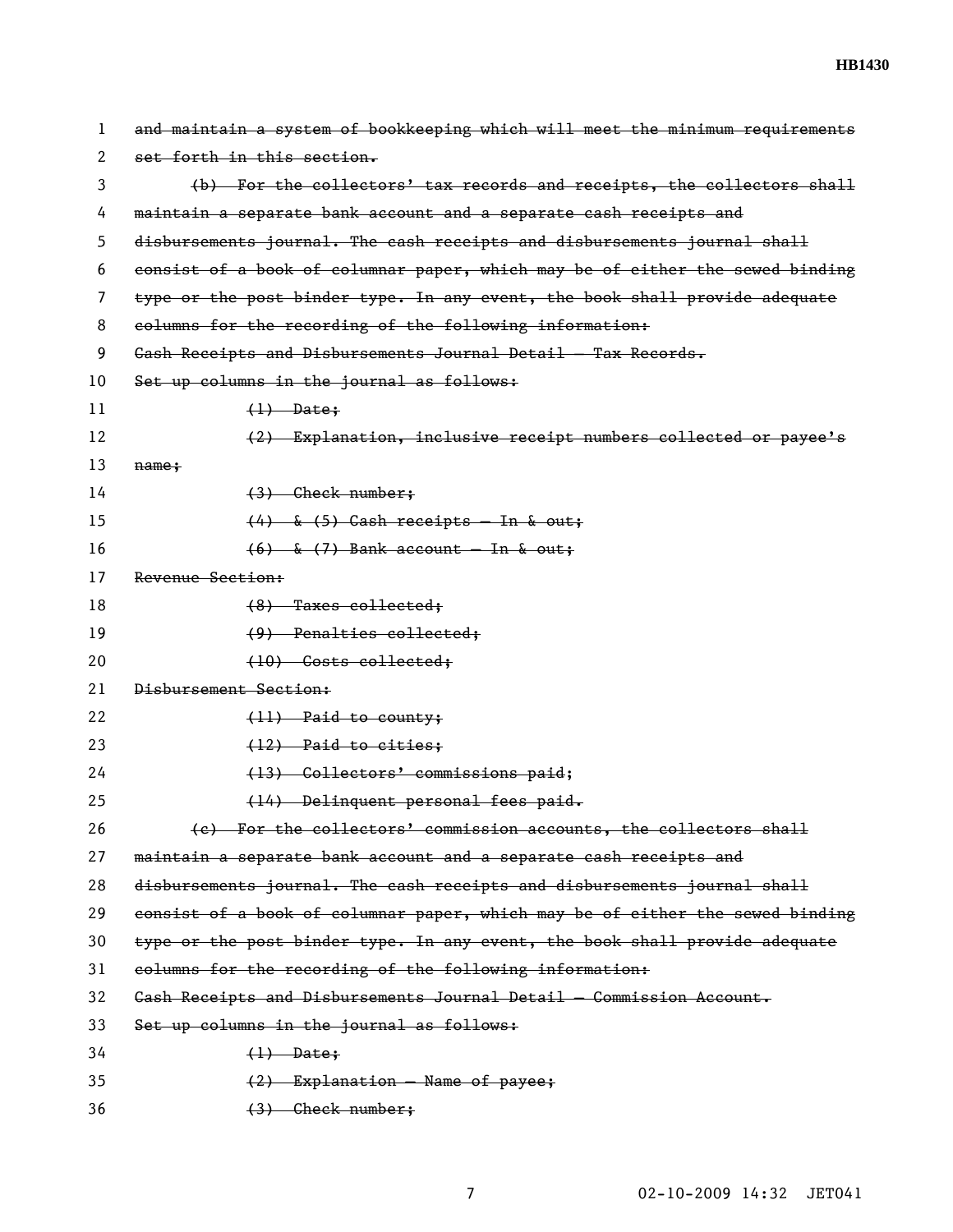**HB1430** 

| 1  | $(4)$ & $(5)$ Cash receipts - In & out;                                          |
|----|----------------------------------------------------------------------------------|
| 2  | $(6)$ & $(7)$ Bank account – In & out;                                           |
| 3  | Revenue Section:                                                                 |
| 4  | (8) Collectors' commissions;                                                     |
| 5  | Disbursement Section:                                                            |
| 6  | $(9)$ Salaries or extra help;                                                    |
| 7  | (10) Social security taxes;                                                      |
| 8  | $(11)$ Retirement;                                                               |
| 9  | (12) Hospital insurance;                                                         |
| 10 | (13) Collectors' bond;                                                           |
| 11 | $(14)$ Telephone;                                                                |
| 12 | (15) Office supplies;                                                            |
| 13 | (16) Other expenses which may be detailed.                                       |
| 14 | (d) The collector shall be required to maintain such books and records           |
| 15 | as prescribed by this chapter and shall keep all books and records posted on     |
| 16 | a current basis making an entry into the receipts journal for all items of       |
| 17 | eash receipts and an entry into the disbursements journal for each               |
| 18 | disbursement made.                                                               |
| 19 |                                                                                  |
| 20 | Arkansas Code §§ 14-25-112 and 14-25-113 are amended to<br>SECTION 7.            |
| 21 | read as follows:                                                                 |
| 22 | 14-25-112. Salary-basis sheriffs. Sheriff.                                       |
| 23 | (a) <del>County sheriffs in salary basis counties</del> The sheriff, in addition |
| 24 | to following the procedures and requirements of $\S$ 14-25-101 - 14-25-108,      |
| 25 | shall establish and maintain a cash receipts journal and a cash disbursements    |
| 26 | journal which shall consist of a book of columnar paper, which may be of         |
| 27 | either the sewed binding or the post binder type, and shall provide              |
| 28 | sufficient columns for the recording of the following information: for each      |
| 29 | bank account.                                                                    |
| 30 | Gash Receipts and Disbursements Journal Detail:                                  |
| 31 | Set up columns in the journal as follows:                                        |
| 32 | $(1)$ Date;                                                                      |
| 33 | (2) Explanation - Payee or Payor's name;                                         |
| 34 |                                                                                  |
|    | (3) Check number or receipt number;                                              |
| 35 | $(4)$ & $(5)$ Cash receipts - In & out;                                          |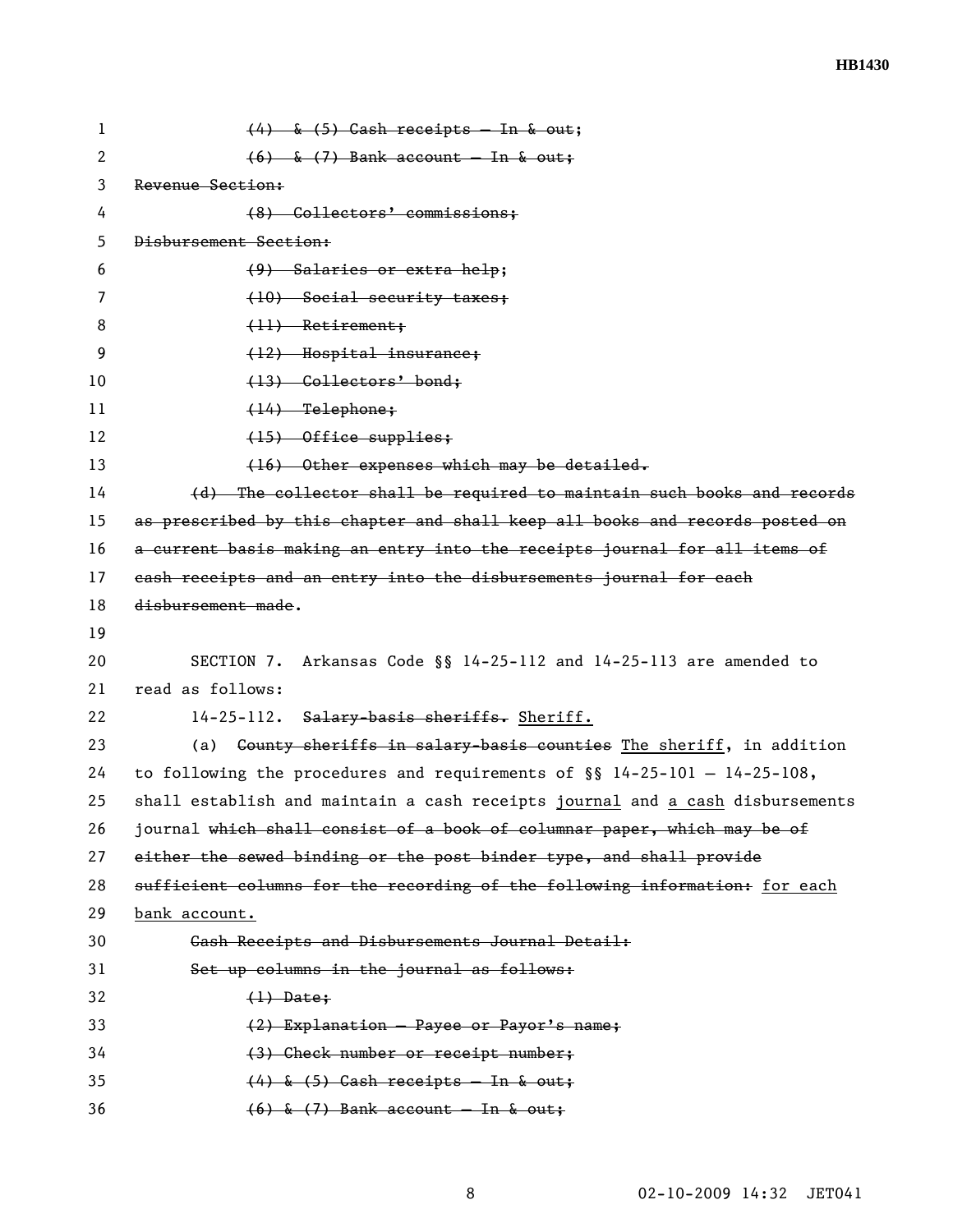| $\mathbf{1}$ | Revenue Section:                                                          |
|--------------|---------------------------------------------------------------------------|
| 2            | (8) Fines collected;                                                      |
| 3            | (9) Prosecuting attorney fees;                                            |
| 4            | (10) Arkansas State Police:                                               |
| 5            | (11) Law Library:                                                         |
| 6            | (12) Municipal court fees;                                                |
| 7            | (13) Justice Building;                                                    |
| 8            | (14) Arkansas Transportation Commission fines;                            |
| 9            | (15) Breathalizer tests:                                                  |
| 10           | (16) Service - Separated by courts;                                       |
| 11           | (17) Service and mileage received;                                        |
| 12           | (18) Sheriffs' fees received;                                             |
| 13           | (19) Other miscellaneous revenue:                                         |
| 14           | Disbursement Section:                                                     |
| 15           | $(20)$ Paid to county;                                                    |
| 16           | (21) Paid to cities.                                                      |
| 17           | $(b)(1)$ Checks written shall be recorded in a cash disbursements         |
| 18           | journal that indicates the date, payee, check number, and amount of each  |
| 19           | check written.                                                            |
| 20           | The cash disbursements journal shall also contain the<br>(2)              |
| 21           | classification of the disbursement.                                       |
| 22           | $(c)(1)$ Receipts shall be recorded in a cash receipts journal that       |
| 23           | indicates the:                                                            |
| 24           | (A) Date of the receipt;                                                  |
| 25           | (B) Identification of payor;                                              |
| 26           | (C) Receipt number;                                                       |
| 27           | (D) Total amount received; and                                            |
| 28           | (E) Classification of receipts.                                           |
| 29           | If mechanical receipting devices such as cash<br>(2)                      |
| 30           | registers are used, the cash receipts journal shall indicate the:         |
| 31           | (A) Date of collections;                                                  |
| 32           | (B) Tape number, if applicable;                                           |
| 33           | Total amount collected; and<br>(C)                                        |
| 34           | (D) Classification of collections.                                        |
| 35           | The cash disbursements journal and the cash receipts journal<br>$(d)$ (1) |
| 36           | shall be totaled monthly and on a year-to-date basis.                     |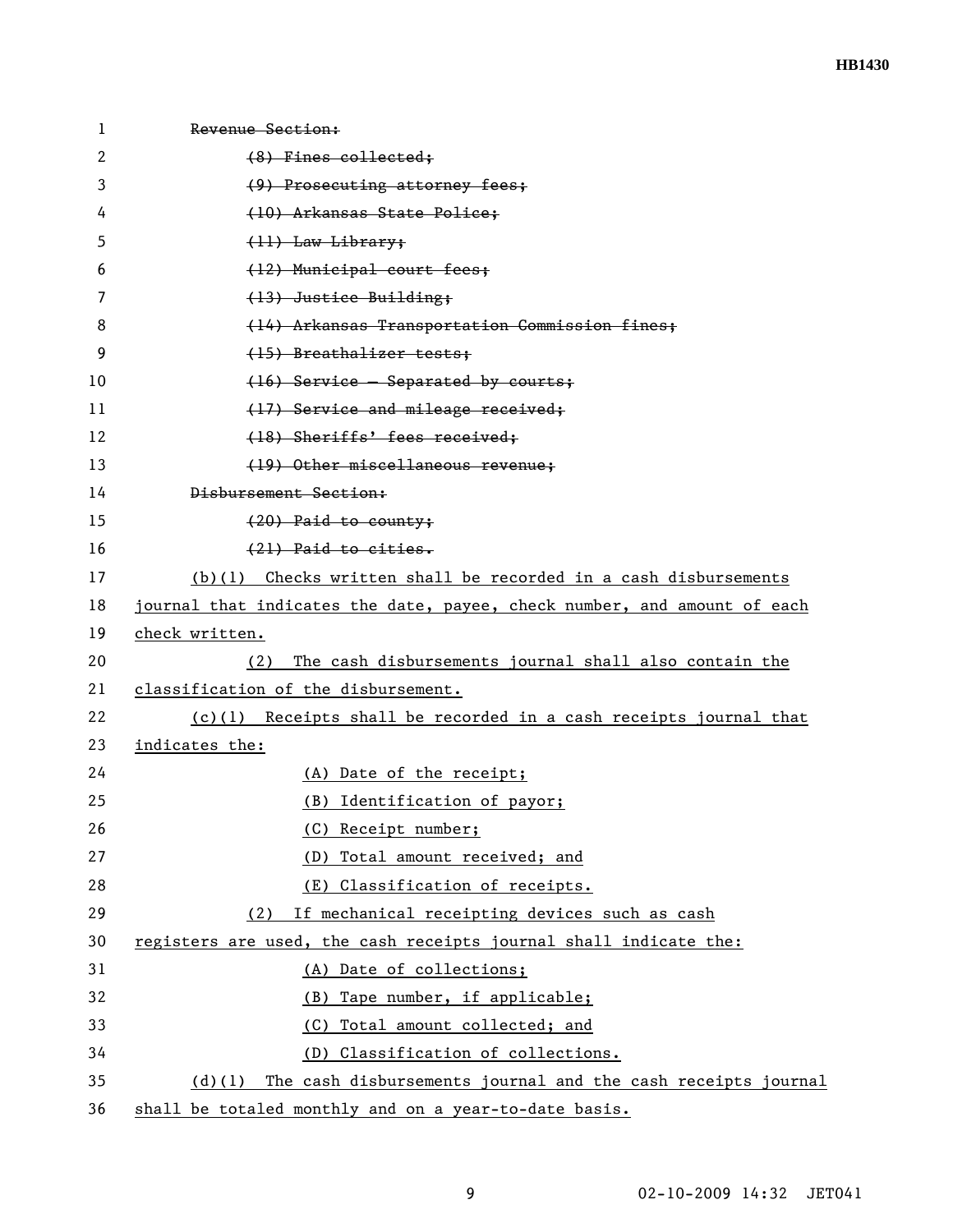| 1  | The cash disbursements journal shall be reconciled<br>(2)                      |
|----|--------------------------------------------------------------------------------|
| 2  | monthly to total bank disbursements as indicated on the monthly bank           |
| 3  | statements.                                                                    |
| 4  | The cash receipts journal shall be reconciled monthly<br>(3)                   |
| 5  | to total bank deposits as shown on the monthly bank statement.                 |
| 6  | $\leftrightarrow$ (e) The sheriff shall be required to maintain such books and |
| 7  | records as prescribed by this chapter and shall keep all books and records     |
| 8  | posted on a current basis, making an entry into the cash receipts journal for  |
| 9  | all items of cash receipts and an entry into the cash disbursements journal    |
| 10 | for each disbursement made.                                                    |
| 11 |                                                                                |
| 12 | 14-25-113. Salary-basis collectors. Collector.                                 |
| 13 | Gounty collectors in salary-basis counties The collector, in<br>(a)            |
| 14 | addition to following the procedures and requirements of $\S$ 14-25-101 - 14-  |
| 15 | 25-108, shall establish and maintain a system of bookkeeping which will meet   |
| 16 | that meets the minimum requirements of a cash receipts journal and a cash      |
| 17 | disbursements journal for the recording and disbursing of tax collections,     |
| 18 | which shall consist of a book of columnar paper, which may be of either the    |
| 19 | sewed binding type or the post binder type, and shall provide columns for the  |
| 20 | recording of the following information:.                                       |
| 21 | Gash Receipts and Disbursements Journal Detail:                                |
| 22 | Set up columns in the journal as follows:                                      |
| 23 | $(1)$ Date;                                                                    |
| 24 | (2) Explanation - Inclusive receipt numbers collected or                       |
| 25 | payee's name;                                                                  |
| 26 | $(3)$ Check number;                                                            |
| 27 | $(4)$ & $(5)$ Cash receipts - In & out;                                        |
| 28 | $(6)$ & $(7)$ Bank Account - In & out;                                         |
| 29 | Revenue Section:                                                               |
| 30 | (8) Taxes collected;                                                           |
| 31 | (9) Penalties collected:                                                       |
| 32 | (10) Costs collected;                                                          |
| 33 | Disbursement Section:                                                          |
| 34 | (11) Paid to county;                                                           |
| 35 | (12) Paid to cities;                                                           |
| 36 | (13) Paid to improvement districts.                                            |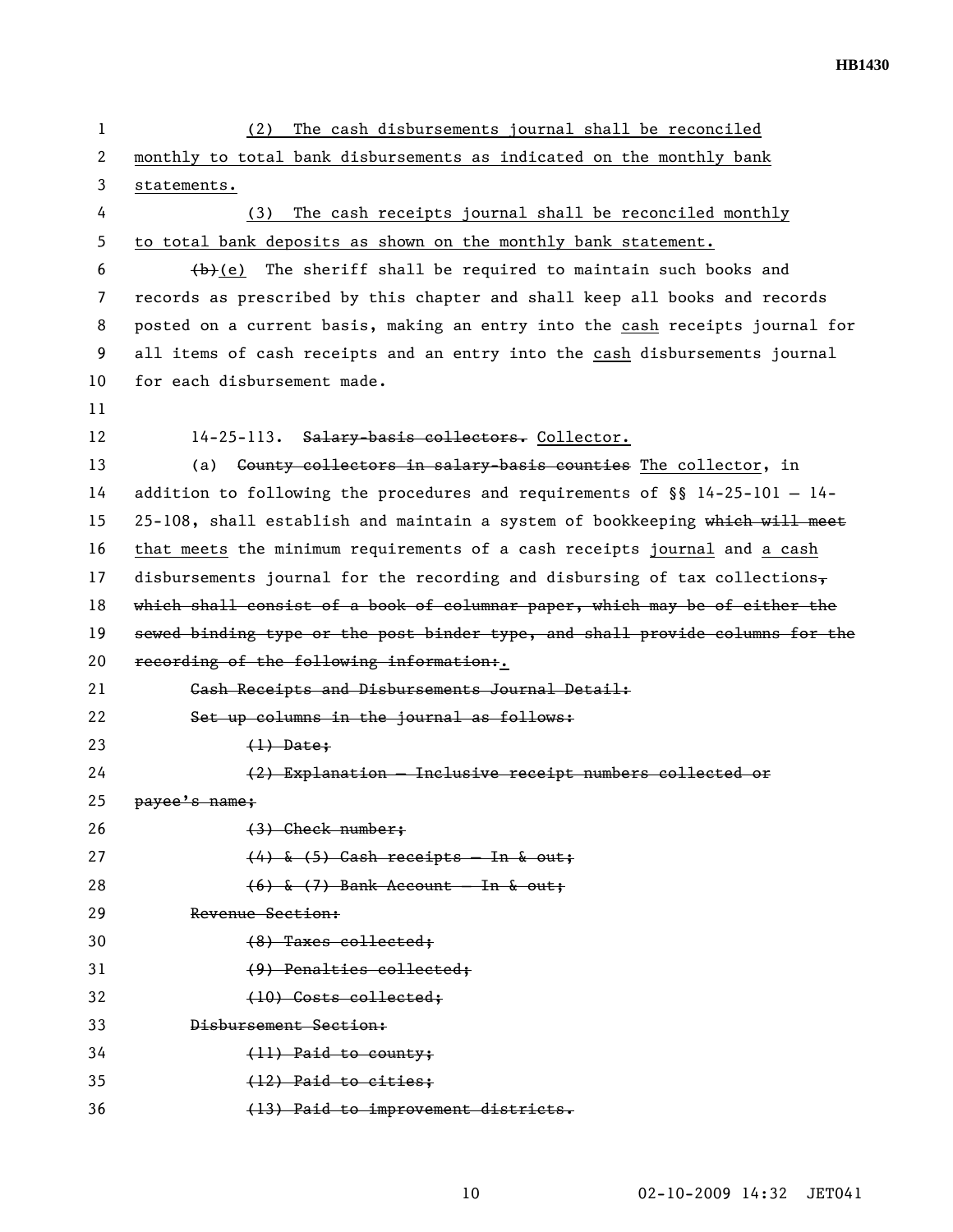| $(b)(1)$ Checks written shall be recorded in a cash disbursements                |
|----------------------------------------------------------------------------------|
| journal that indicates the date, payee, check number, and amount of each         |
| check written.                                                                   |
| The cash disbursements journal shall also contain the<br>(2)                     |
| classification of the disbursement.                                              |
| $(c)(1)$ Receipts shall be recorded in a cash receipts journal that              |
| indicates the:                                                                   |
| (A)<br>Date of the receipt;                                                      |
| (B)<br>Identification of payor;                                                  |
| (C)<br>Receipt number;                                                           |
| Total amount received; and<br>(D)                                                |
| Classification of receipts.<br>(E)                                               |
| If mechanical receipting devices such as cash<br>(2)                             |
| registers are used, the cash receipts journal shall indicate the:                |
| (A)<br>Date of collections;                                                      |
| Tape number, if applicable;<br>(B)                                               |
| (C) Total amount collected; and                                                  |
| (D) Classification of collections.                                               |
| $(d)(1)$ The cash disbursements journal and the cash receipts journal            |
| shall be totaled monthly and on a year-to-date basis.                            |
| The cash disbursements journal shall be reconciled<br>(2)                        |
| monthly to total bank disbursements as indicated on the monthly bank             |
| statements.                                                                      |
| The cash receipts journal shall be reconciled monthly<br>(3)                     |
| to total bank deposits as shown on the monthly bank statement.                   |
| $\leftrightarrow$ (e) The collector shall be required to maintain such books and |
| records as prescribed by this chapter and shall keep all books and records       |
| posted on a current basis, making an entry into the cash receipts journal for    |
| all items of cash receipts and an entry into the cash disbursements journal      |
| for each disbursement made.                                                      |
|                                                                                  |
| SECTION 8. Arkansas Code § 14-25-114(b), concerning county treasurers'           |
| accounting practices, is amended to read as follows:                             |
| The treasurer shall establish and maintain the following<br>(b)                  |
| accounting practices, in relation to the operations of the office:               |
| The number and date of checks paying warrants where the<br>(1)                   |
|                                                                                  |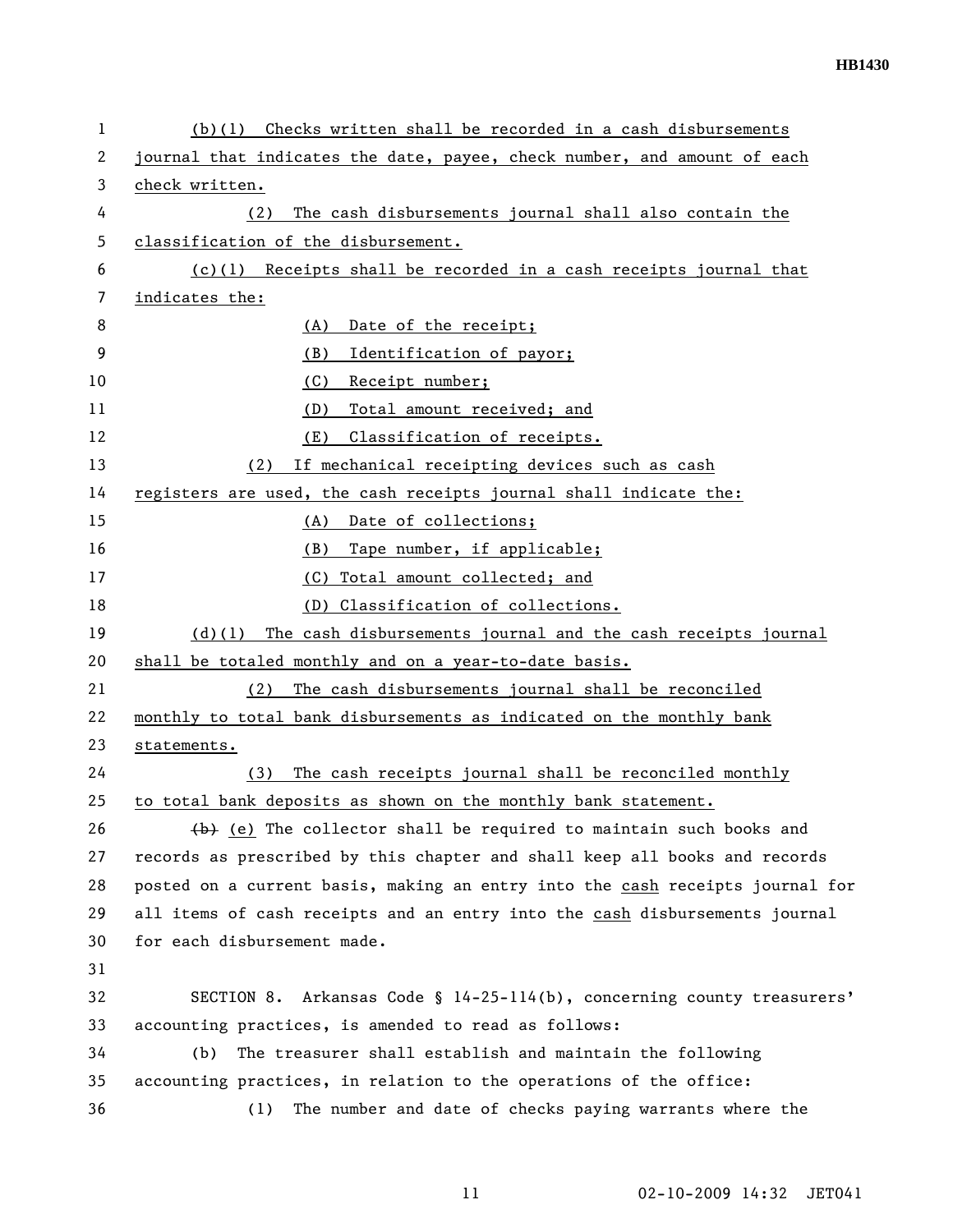1 county is using a system of paying several warrants presented by the bank 2 should shall be identified with the warrants in posting to the treasurer's 3 book or record of accounts;

4 (2) The check number and its date shall be entered on the 5 warrant, and the warrant number and its date shall be entered on the face of 6 the check and on the check stub, as well as the account represented;

7 (3) Postings to the treasurer's book or record of accounts of 8 warrants and checks shall be under the transaction date on the instruments, 9 not the date the items are entered in the books or records of accounts;

10 (4) Banks should shall be requested to present all warrants held 11 at the end of the month promptly so that they may be included in the 12 treasurer's book or record of accounts in the month to which they pertain;

13 (5) All funds in the treasurer's book or record of accounts 14 shall be reconciled with the bank monthly. The reconciliation should, 15 preferably, be from the bank statement to the books, since the book balance 16 is what the treasurer is trying to prove. Reconciliations shall be retained 17 and filed with the bank statements;

18 (6) Clear reference shall be made in the treasurer's book or 19 record of accounts as to the origins of all moneys. This may be by notation 20  $\pm$ n the book citing the origin, date, receipt number, and other pertinent 21 information;

22 (7) Transfers shall clearly state the fund to which the moneys 23 are being transferred, and the recipient fund should shall state the origin 24 of its receipt. Explanations on the treasurer's book as to the reason for 25 the transfer will be most helpful;

26 (8) A brief explanation of the computation of the treasurer's 27 commission to provide a clear and permanent record of how the commission was 28 determined shall be maintained;

29 (9) Corrections to the treasurer's book or records of accounts 30 should shall be entered at the time of discovery and under the date of the 31 entry into the treasurer's records. A notation should shall be made at the 32 erroneous balance if it is at a previous date, but under no circumstances 33 should shall a previous month's balance be changed when it has been brought 34 forward into the succeeding period;

35 (10) Receipts shall be prepared for all moneys received, but 36 shall never be used to effect any other type of accounting transaction. Bank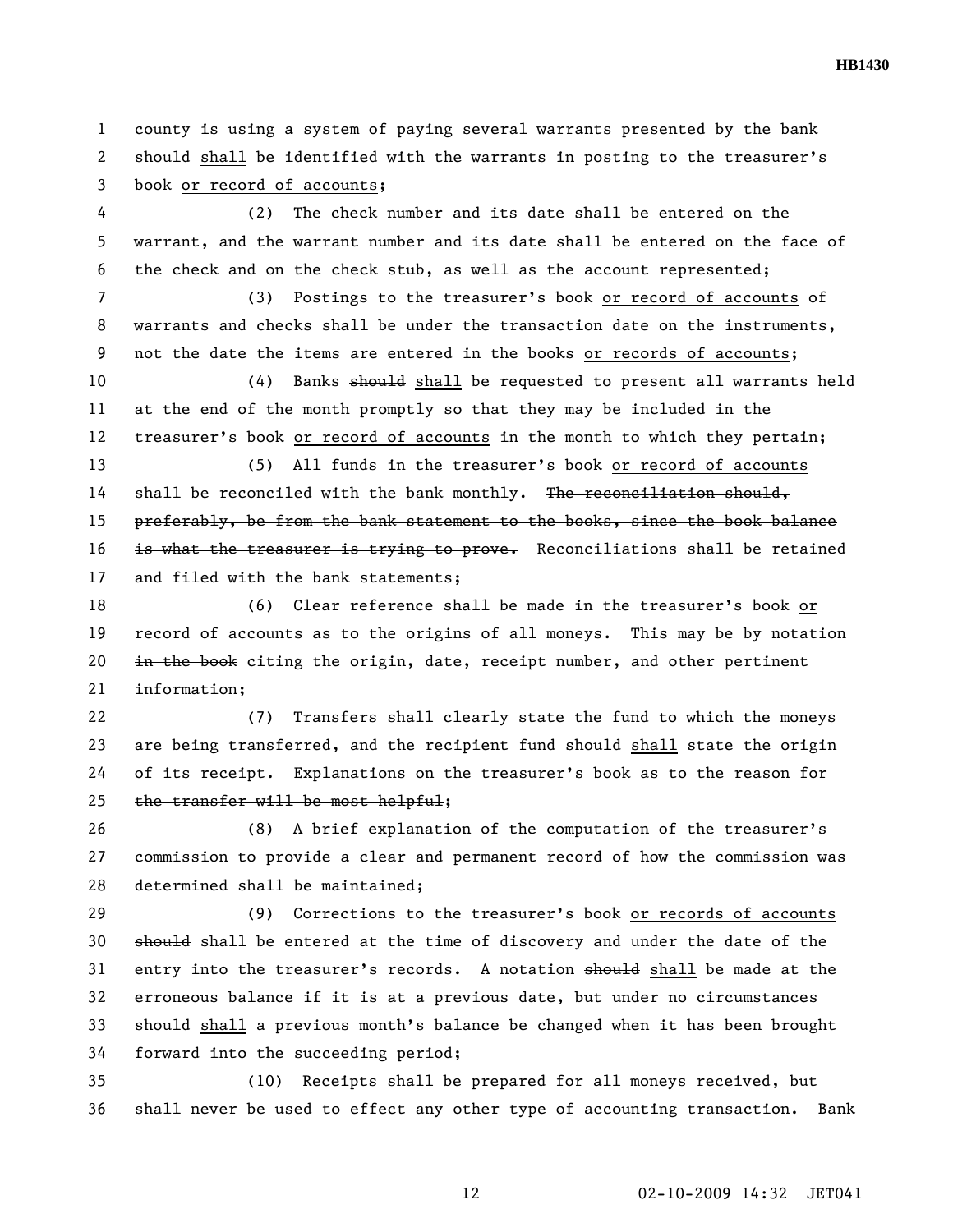**HB1430** 

| $\mathbf{1}$ | deposits should shall be intact, and prompt, and identified as to type of           |
|--------------|-------------------------------------------------------------------------------------|
| $\mathbf{2}$ | receipts;                                                                           |
| 3            | Copies of all receipts $are$ to shall be retained. All,<br>(11)                     |
| 4            | including copies of voided receipts should be retained and attached together;       |
| 5            | Printers' certificates shall be obtained and kept for each<br>(12)                  |
| 6            | printing order of formally prenumbered receipts; and                                |
| 7            | All balances on the treasurer's book not belonging to the<br>(13)                   |
| 8            | county and awaiting clearance should shall be remitted on or before December        |
| 9            | 31, or promptly thereafter, as of December 31. Generally, these are moneys          |
| 10           | belonging to agencies of the state.                                                 |
| 11           |                                                                                     |
| 12           | SECTION 9. Arkansas Code § 14-25-115 is repealed.                                   |
| 13           | 14-25-115. Exemption of officials.                                                  |
| 14           | (a) In the event any county official feels his system of bookkeeping                |
| 15           | is such that it equals or exceeds the basic system prescribed by this               |
| 16           | chapter, the official may request a review by the Legislative Joint Auditing        |
| 17           | Committee.                                                                          |
| 18           | (b) Upon the committee's concurrence with such facts, the committee                 |
| 19           | may issue a certificate to the official stating that the official's                 |
| 20           | accounting system is of a degree of sophistication such that the basie              |
| 21           | requirements of this chapter are being met and exempting the official from          |
| 22           | the requirements of the particulars of the system prescribed by this chapter.       |
| 23           |                                                                                     |
| 24           | SECTION 10. Arkansas Code Title 14, Chapter 25, Subchapter 1 is                     |
| 25           | amended to add an additional section to read as follows:                            |
| 26           | 14-25-116. Circuit clerk.                                                           |
| 27           | $(a)(1)$ The circuit clerk shall maintain all bank accounts and records             |
| 28           | of bank accounts as prescribed by law in reference to the duties of his or          |
| 29           | her office. In addition, the circuit clerk shall maintain separate records          |
| 30           | and separate bank accounts for fee accounts and for accounts pertaining to          |
| 31           | the court.                                                                          |
| 32           | The bank accounts shall be maintained as prescribed in<br>(2)                       |
| 33           | $$14-25-102$ , and the provisions of $$14-25-103$ , $14-25-104$ , $14-25-107$ , and |
| 34           | 14-25-108(a) shall apply to the accounts.                                           |
| 35           | $(b)(1)$ Checks written shall be recorded in a cash disbursement journal            |
| 36           | that indicates the date, payee, check number, and amount of each check              |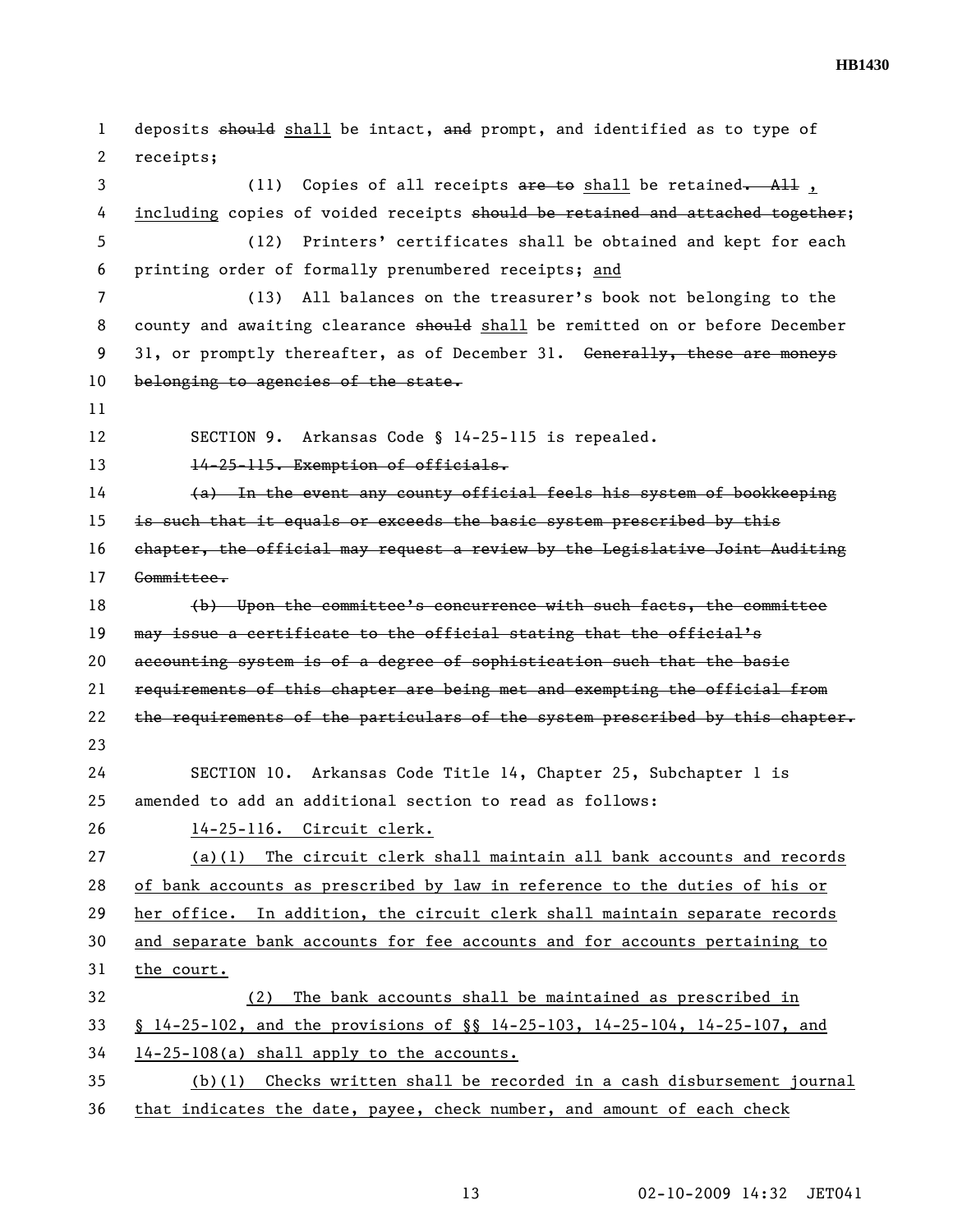| $\mathbf{1}$ | written.                                                                    |
|--------------|-----------------------------------------------------------------------------|
| 2            | The cash disbursement journal shall also contain the<br>(2)                 |
| 3            | classification of the disbursement.                                         |
| 4            | $(c)(1)$ Receipts shall be recorded in a cash receipts journal that         |
| 5            | indicates the:                                                              |
| 6            | Date of receipt;<br>(A)                                                     |
| 7            | Identification of payor;<br>(B)                                             |
| 8            | (C)<br>Receipt number;                                                      |
| 9            | Total amount received; and<br>(D)                                           |
| 10           | Classification of receipts.<br>(E)                                          |
| 11           | If using mechanical receipting devices such as cash<br>(2)                  |
| 12           | registers, the cash receipts journal shall indicate the:                    |
| 13           | (A)<br>Date of collections;                                                 |
| 14           | Tape number, if applicable;<br>(B)                                          |
| 15           | Total amount collected; and<br>(C)                                          |
| 16           | Classification of collections.<br>(D)                                       |
| 17           | The cash disbursement journal and the cash receipts journal<br>$(d)$ (1)    |
| 18           | shall be totaled monthly and on a year-to-date basis.                       |
| 19           | (2) The cash disbursement journal shall be reconciled                       |
| 20           | monthly to total bank disbursements as indicated on the monthly bank        |
| 21           | statements.                                                                 |
| 22           | The cash receipts journal shall be reconciled monthly<br>(3)                |
| 23           | to total bank deposits as shown on the monthly bank statement.              |
| 24           | For each trust and agency account, the clerk shall establish a<br>$(e)$ (1) |
| 25           | record showing the beginning balance, receipts, disbursements, and ending   |
| 26           | balance.                                                                    |
| 27           | (2) All transactions affecting trust accounts shall be                      |
| 28           | posted on the appropriate individual trust record, in addition to being     |
| 29           | posted on the cash disbursement journal, or cash receipts journal as        |
| 30           | prescribed above.                                                           |
| 31           | Monthly, the clerk shall reconcile these individual<br>$(3)$ (A)            |
| 32           | detail trust and agency records to the bank balance of trust account.       |
| 33           | (B) Copies of such reconciliations shall be                                 |
| 34           | maintained and made a part of the records of the office.                    |
| 35           |                                                                             |
| 36           | SECTION 11. Arkansas Code Title 14, Chapter 25, Subchapter 1 is             |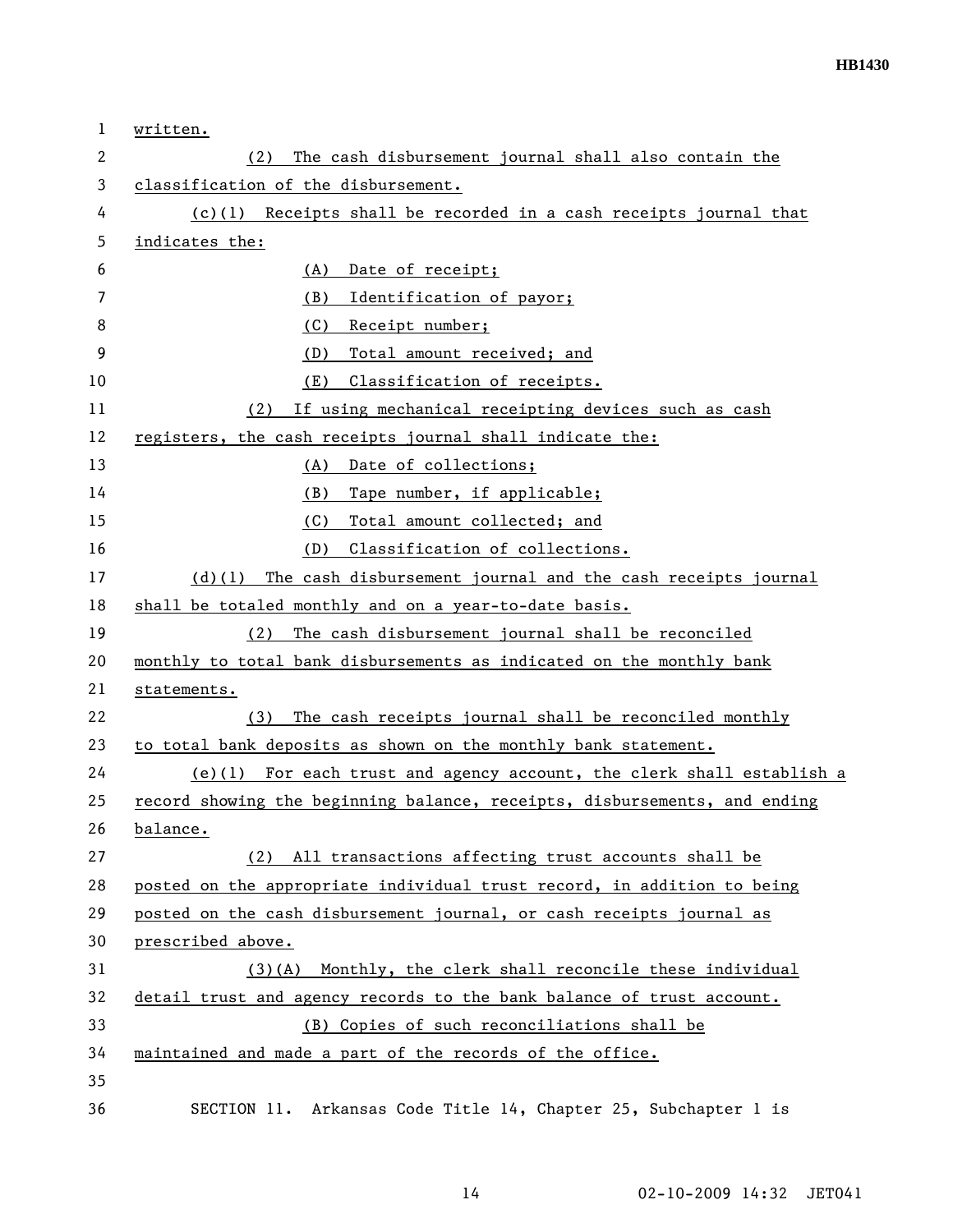| $\mathbf{1}$ | amended to add an additional section to read as follows:                        |
|--------------|---------------------------------------------------------------------------------|
| 2            | 14-25-117. County assessor.                                                     |
| 3            | $(a)(1)$ The assessor shall maintain a bank account and record of the           |
| 4            | account for any public funds collected by virtue of his or her office.          |
| 5            | The bank account shall be maintained as prescribed in $\S$ 14-<br>(2)           |
| 6            | $25-102$ , and the provisions of §§ 14-25-103, 14-25-104, 14-25-107, and 14-25- |
| 7            | 108(a) shall apply to the account.                                              |
| 8            | $(b)(1)$ Checks written shall be recorded in a cash disbursement journal        |
| 9            | that indicates the date, payee, check number, and amount of each check          |
| 10           | written.                                                                        |
| 11           | (2)<br>The cash disbursement journal shall also contain the                     |
| 12           | classification of the disbursement.                                             |
| 13           | $(c)(1)$ Receipts shall be recorded in a cash receipts journal that             |
| 14           | indicates the:                                                                  |
| 15           | (A)<br>Date of receipt;                                                         |
| 16           | (B)<br>Identification of payor;                                                 |
| 17           | (C)<br>Receipt number;                                                          |
| 18           | Total amount received; and<br>(D)                                               |
| 19           | Classification of receipts.<br>(E)                                              |
| 20           | (2)<br>If using mechanical receipting devices such as cash                      |
| 21           | registers, the cash receipts journal shall indicate the:                        |
| 22           | Date of collections;<br>(A)                                                     |
| 23           | (B)<br>Tape number, if applicable;                                              |
| 24           | (C)<br>Total amount collected; and                                              |
| 25           | Classification of collections.<br>(D)                                           |
| 26           | The cash disbursement journal and the cash receipts journal<br>$(d)$ (1)        |
| 27           | shall be totaled monthly and on a year-to-date basis.                           |
| 28           | The cash disbursement journal shall be reconciled<br>(2)                        |
| 29           | monthly to total bank disbursements as indicated on the monthly bank            |
| 30           | statements.                                                                     |
| 31           | The cash receipts journal shall be reconciled monthly<br>(3)                    |
| 32           | to total bank deposits as shown on the monthly bank statement.                  |
| 33           |                                                                                 |
| 34           | SECTION 12. Arkansas Code Title 14, Chapter 25, Subchapter 1 is                 |
| 35           | amended to add an additional section to read as follows:                        |
| 36           | 14-25-118. County judge.                                                        |